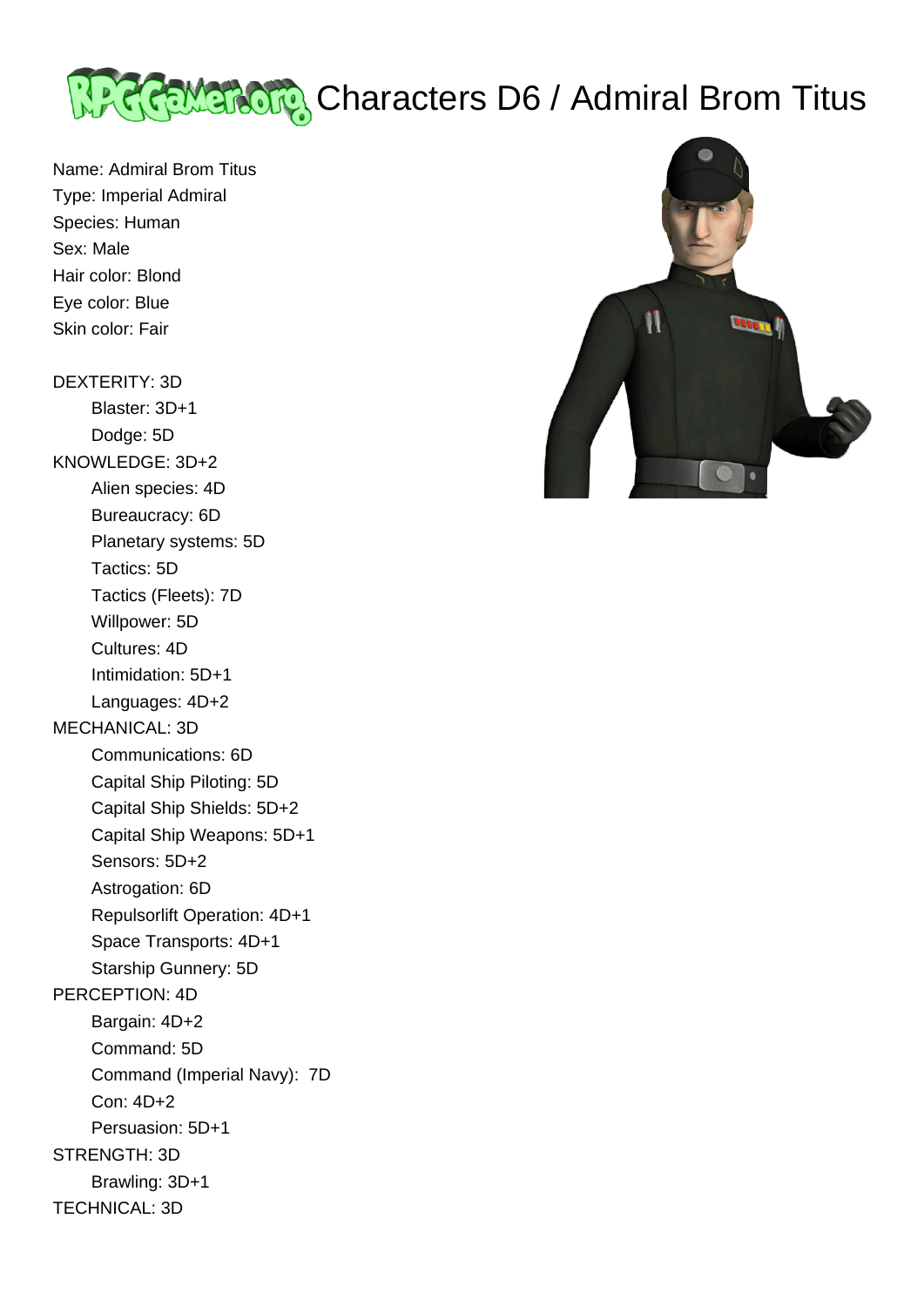First aid: 3D+2 Capital Ship Repair: 4D Capital Ship Weapon Repair: 4D Computer Programming/Repair: 5D Security: 5D

Move: 10 Force Points: 2 Dark Side Points: 4 Character Points: 5

## Equipment:

Imperial Navy uniform, Blaster Pistol (4D), Commlink, Imperial Code Cylinders

Description: Brom Titus was a human male who served as an admiral and later as a commander in the Galactic Empire's navy. A few years prior to the Battle of Yavin, Titus was in command of the Imperial Interdictor, an experimental Interdictor vessel that the Empire was testing in the Del Zennis system, using the ship's gravity well projectors to pull rebel ships out of hyperspace. Titus managed to capture the Phoenix Cell's Commander Jun Sato and Jedi-in-training Ezra Bridger, however they were rescued by Jedi Padawan Kanan Jarrus and Clone Captain Rex, who disguised themselves as stormtroopers. The rebels destroyed the Interdictor by adjusting the gravity well projectors to pull in every ship nearby when activated, even the Arquitens-class command cruisers, however Titus got away in an escape pod before the ship's destruction.

Following this failure, he was demoted to commander and placed in command of Reklam Station, which was later destroyed by Ezra, after the Phoenix Squadron stole several Y-wing starfighters from the station. Later on, he was placed in command of the Marauder, an Arquitens-class command cruiser. Titus and his ship arrived at the Jalindi relay just as a rebel strike team, composed of Ezra, Chopper and Sabine Wren, were attempting to hack it. During the skirmish that followed, Titus was killed and his ship destroyed when Saw Gerrera and Edrio arrived and blew up the relay.

## Personality and traits

Admiral Brom Titus was a cold and arrogant Imperial Navy officer who took pride in his experimental Imperial Interdictor and desired to use it to combat the growing rebellion. While Titus was not fooled by his rebel captives Commander Sato and Ezra Bridger's charades, he underestimated the young Bridger and refused to believe that the teenager could pose a threat to the entire Imperial Navy. Titus was also sadistic and willing to torture the former Clone Captain Rex to death for spurning his offer of rejoining the Empire.

Due to his failure to stop the Lothal rebels and Rex from destroying the Imperial Interdictor, Titus was demoted to Commander and was reassigned to managing the Imperial junkyard at Reklam Station. He was tasked with overseeing a workforce consisting of Ugnaught laborers. Based on his conversation with Laborer 429, Titus appeared to be able to understand the Ugnaught language. Titus appeared to be a